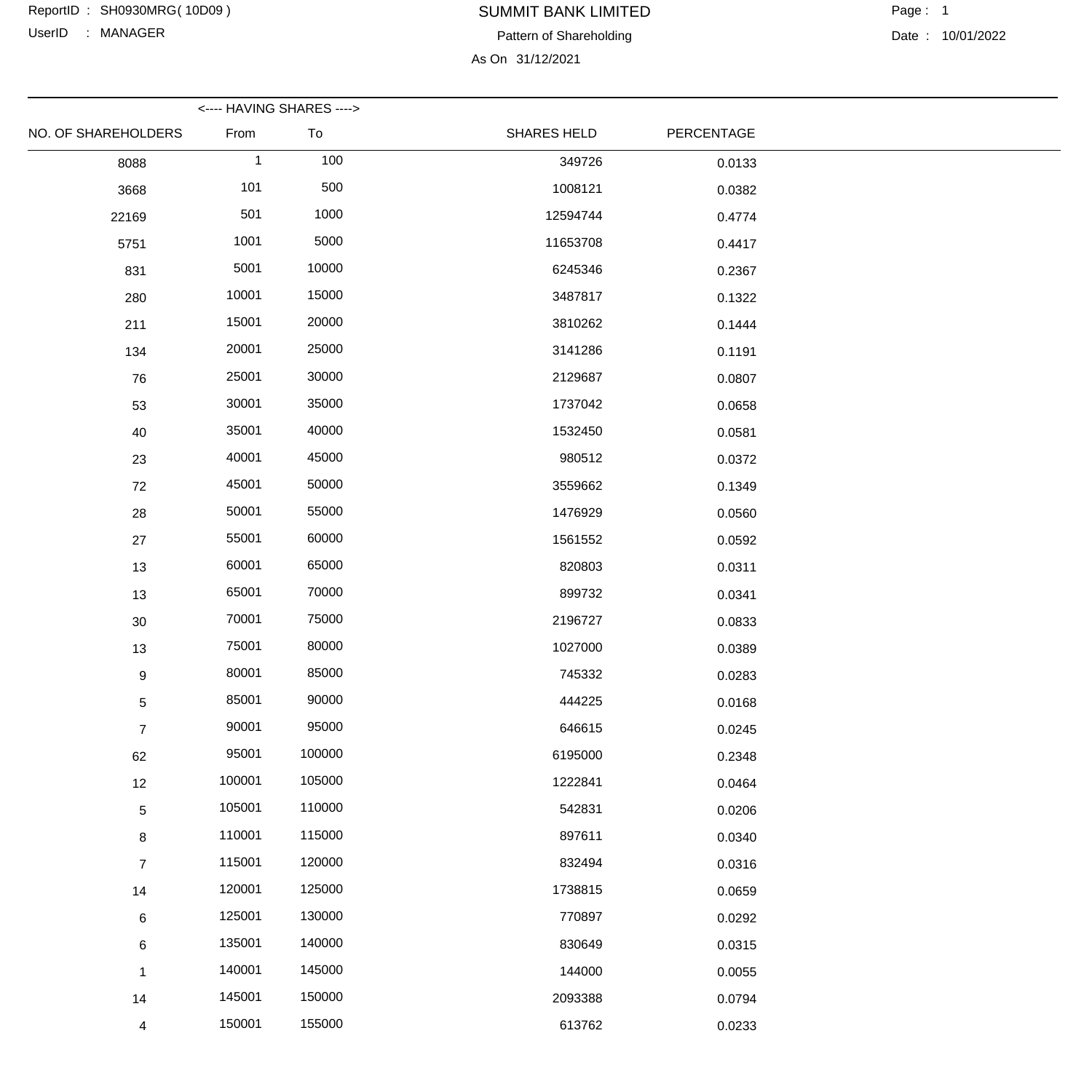UserID : MANAGER

# SUMMIT BANK LIMITED

Pattern of Shareholding

As On 31/12/2021

|                     |        | <---- HAVING SHARES ----> |                    |            |  |
|---------------------|--------|---------------------------|--------------------|------------|--|
| NO. OF SHAREHOLDERS | From   | To                        | <b>SHARES HELD</b> | PERCENTAGE |  |
| $\overline{2}$      | 155001 | 160000                    | 314500             | 0.0119     |  |
| $\sqrt{3}$          | 160001 | 165000                    | 487559             | 0.0185     |  |
| 8                   | 165001 | 170000                    | 1348172            | 0.0511     |  |
| 4                   | 170001 | 175000                    | 688206             | 0.0261     |  |
| 4                   | 175001 | 180000                    | 710300             | 0.0269     |  |
| $\mathbf{1}$        | 180001 | 185000                    | 181000             | 0.0069     |  |
| $\mathbf{1}$        | 185001 | 190000                    | 189800             | 0.0072     |  |
| 3                   | 190001 | 195000                    | 582500             | 0.0221     |  |
| 27                  | 195001 | 200000                    | 5391444            | 0.2044     |  |
| $\mathbf{1}$        | 200001 | 205000                    | 204000             | 0.0077     |  |
| $6\phantom{.}6$     | 205001 | 210000                    | 1247987            | 0.0473     |  |
| $\overline{2}$      | 210001 | 215000                    | 430000             | 0.0163     |  |
| $\overline{2}$      | 215001 | 220000                    | 436222             | 0.0165     |  |
| 5                   | 220001 | 225000                    | 1120220            | 0.0425     |  |
| $\overline{2}$      | 225001 | 230000                    | 456000             | 0.0173     |  |
| $\overline{2}$      | 230001 | 235000                    | 468047             | 0.0177     |  |
| $\overline{2}$      | 235001 | 240000                    | 475004             | 0.0180     |  |
| 4                   | 245001 | 250000                    | 999000             | 0.0379     |  |
| 3                   | 250001 | 255000                    | 760500             | 0.0288     |  |
| 4                   | 255001 | 260000                    | 1030678            | 0.0391     |  |
| 4                   | 260001 | 265000                    | 1048955            | 0.0398     |  |
| $\overline{2}$      | 265001 | 270000                    | 536600             | 0.0203     |  |
| $\mathbf 1$         | 280001 | 285000                    | 285000             | 0.0108     |  |
| 11                  | 295001 | 300000                    | 3295000            | 0.1249     |  |
| 1                   | 300001 | 305000                    | 305000             | 0.0116     |  |
| $\mathbf{1}$        | 305001 | 310000                    | 309500             | 0.0117     |  |
| $\mathbf{1}$        | 310001 | 315000                    | 313000             | 0.0119     |  |
| $\mathbf{1}$        | 320001 | 325000                    | 325000             | 0.0123     |  |
| 1                   | 325001 | 330000                    | 330000             | 0.0125     |  |
| $\overline{2}$      | 330001 | 335000                    | 666500             | 0.0253     |  |
| 1                   | 335001 | 340000                    | 338885             | 0.0128     |  |
| $\mathbf{1}$        | 340001 | 345000                    | 341500             | 0.0129     |  |
| $\overline{7}$      | 345001 | 350000                    | 2442913            | 0.0926     |  |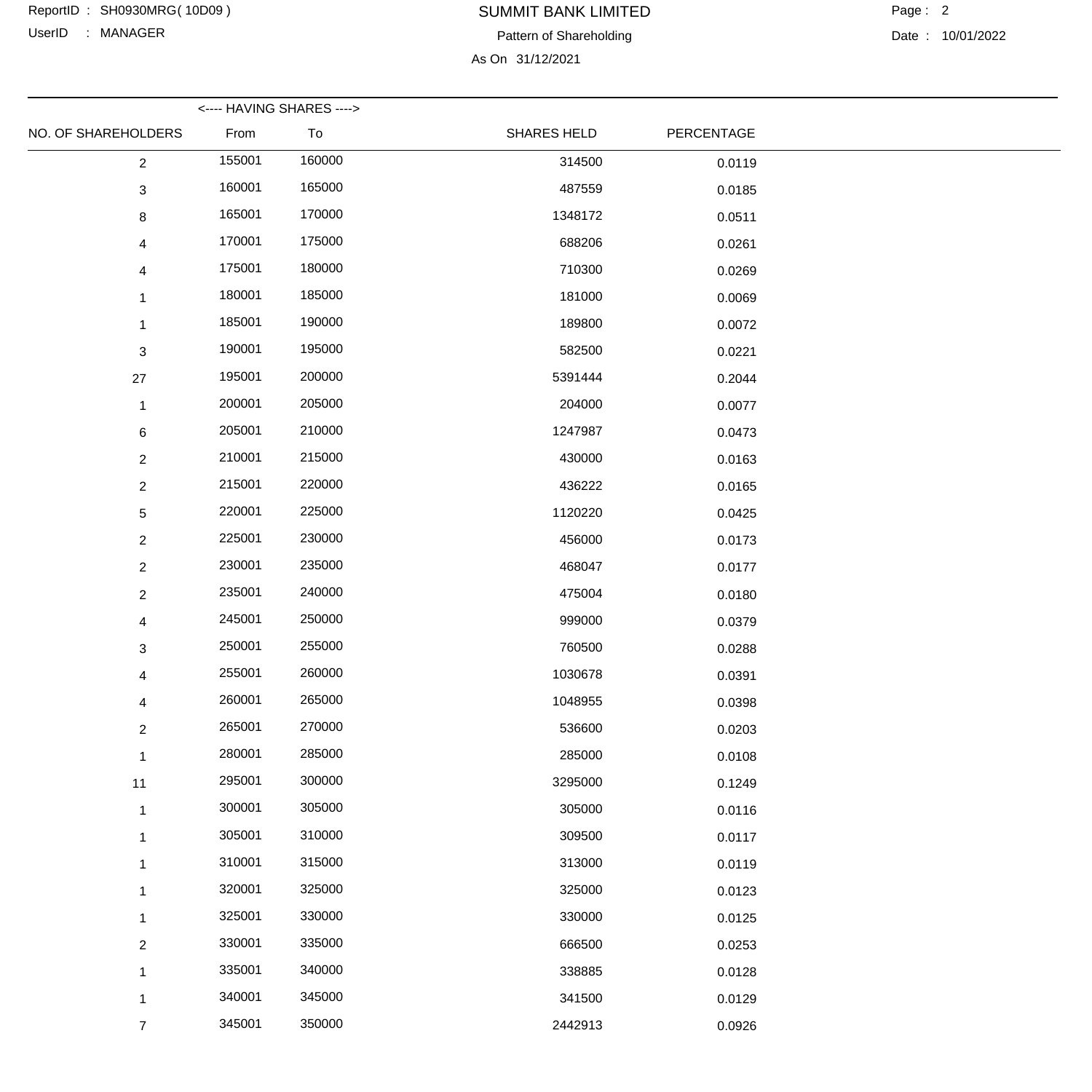UserID : MANAGER

# SUMMIT BANK LIMITED

Pattern of Shareholding

As On 31/12/2021

|                     |        | <---- HAVING SHARES ----> |                    |            |  |
|---------------------|--------|---------------------------|--------------------|------------|--|
| NO. OF SHAREHOLDERS | From   | To                        | <b>SHARES HELD</b> | PERCENTAGE |  |
| $\overline{2}$      | 355001 | 360000                    | 714978             | 0.0271     |  |
| $\overline{2}$      | 360001 | 365000                    | 722500             | 0.0274     |  |
| $\mathbf 1$         | 365001 | 370000                    | 365080             | 0.0138     |  |
| $\mathbf{3}$        | 375001 | 380000                    | 1134000            | 0.0430     |  |
| $\mathbf{1}$        | 380001 | 385000                    | 381000             | 0.0144     |  |
| $\overline{2}$      | 385001 | 390000                    | 775500             | 0.0294     |  |
| 4                   | 395001 | 400000                    | 1600000            | 0.0606     |  |
| 10                  | 415001 | 420000                    | 4173639            | 0.1582     |  |
| $\overline{2}$      | 420001 | 425000                    | 848500             | 0.0322     |  |
| $\mathbf 1$         | 430001 | 435000                    | 432000             | 0.0164     |  |
| $\mathbf 1$         | 440001 | 445000                    | 442500             | 0.0168     |  |
| $\mathbf{1}$        | 445001 | 450000                    | 448000             | 0.0170     |  |
| $\mathbf{1}$        | 455001 | 460000                    | 455591             | 0.0173     |  |
| $\mathbf{1}$        | 470001 | 475000                    | 475000             | 0.0180     |  |
| 9                   | 495001 | 500000                    | 4497500            | 0.1705     |  |
| $\mathbf{1}$        | 500001 | 505000                    | 501000             | 0.0190     |  |
| $\mathbf 1$         | 505001 | 510000                    | 506978             | 0.0192     |  |
| $\overline{2}$      | 510001 | 515000                    | 1023000            | 0.0388     |  |
| $\mathbf 1$         | 515001 | 520000                    | 518400             | 0.0196     |  |
| $\mathbf{1}$        | 520001 | 525000                    | 525000             | 0.0199     |  |
| $\mathbf{1}$        | 525001 | 530000                    | 528212             | 0.0200     |  |
| $\mathbf{1}$        | 540001 | 545000                    | 540500             | 0.0205     |  |
| $\mathbf{1}$        | 545001 | 550000                    | 548000             | 0.0208     |  |
| $\mathbf{1}$        | 560001 | 565000                    | 560500             | 0.0212     |  |
| $\overline{2}$      | 585001 | 590000                    | 1173777            | 0.0445     |  |
| $\mathbf{1}$        | 590001 | 595000                    | 590710             | 0.0224     |  |
| $\mathbf 1$         | 595001 | 600000                    | 600000             | 0.0227     |  |
| $\mathbf{1}$        | 600001 | 605000                    | 603500             | 0.0229     |  |
| $\mathbf 1$         | 605001 | 610000                    | 607500             | 0.0230     |  |
| $\mathbf{1}$        | 610001 | 615000                    | 611000             | 0.0232     |  |
| $\overline{2}$      | 645001 | 650000                    | 1300000            | 0.0493     |  |
| $\mathbf{1}$        | 660001 | 665000                    | 661500             | 0.0251     |  |
| 1                   | 670001 | 675000                    | 673500             | 0.0255     |  |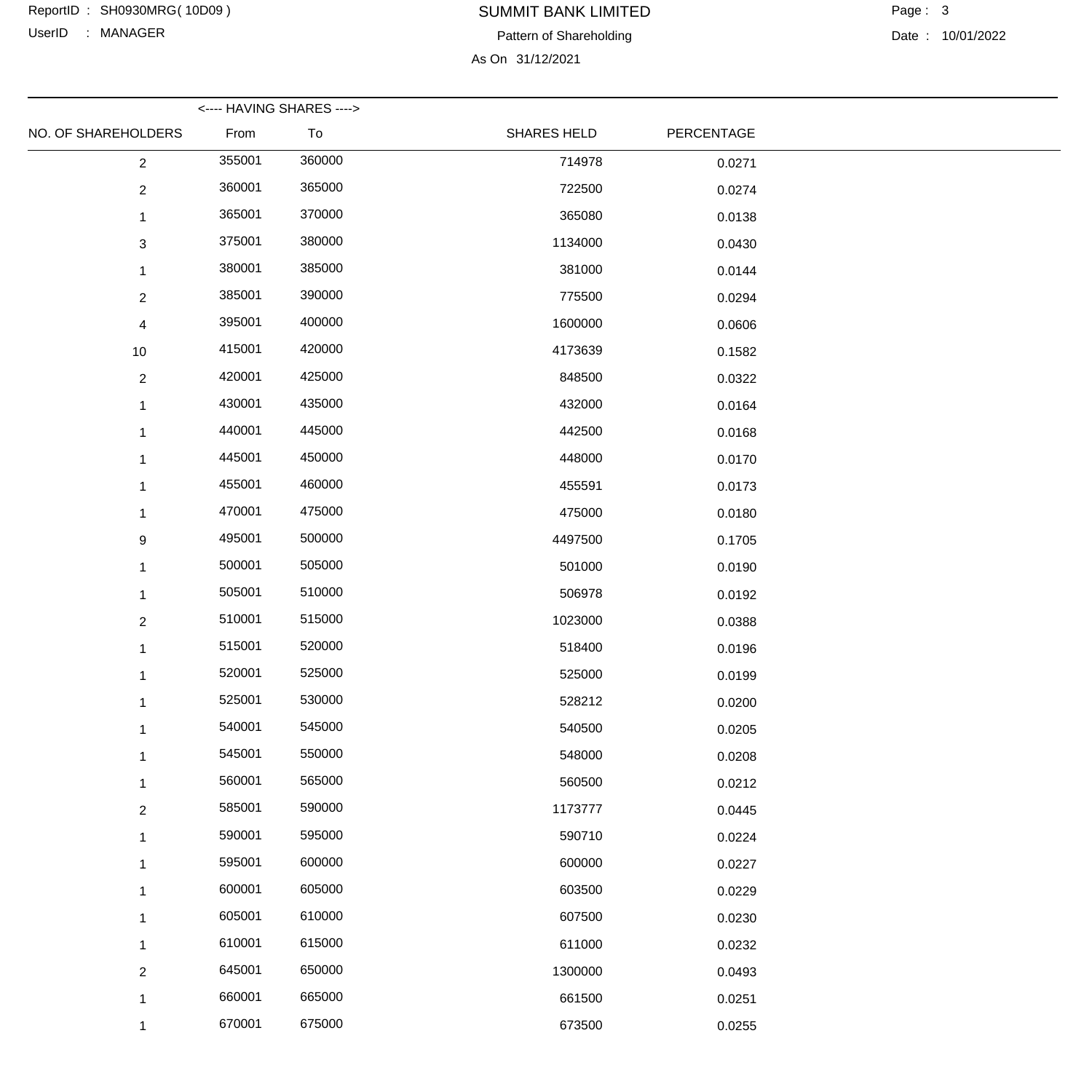UserID : MANAGER

# SUMMIT BANK LIMITED

Pattern of Shareholding

As On 31/12/2021

|                     |         | <---- HAVING SHARES ----> |                    |            |  |
|---------------------|---------|---------------------------|--------------------|------------|--|
| NO. OF SHAREHOLDERS | From    | To                        | <b>SHARES HELD</b> | PERCENTAGE |  |
| 3                   | 675001  | 680000                    | 2034000            | 0.0771     |  |
| $\overline{2}$      | 695001  | 700000                    | 1400000            | 0.0531     |  |
|                     | 700001  | 705000                    | 703980             | 0.0267     |  |
|                     | 715001  | 720000                    | 720000             | 0.0273     |  |
| $\overline{2}$      | 720001  | 725000                    | 1447000            | 0.0548     |  |
| 1                   | 745001  | 750000                    | 749500             | 0.0284     |  |
|                     | 755001  | 760000                    | 755555             | 0.0286     |  |
| 1                   | 770001  | 775000                    | 772000             | 0.0293     |  |
|                     | 775001  | 780000                    | 780000             | 0.0296     |  |
| $\overline{2}$      | 790001  | 795000                    | 1585000            | 0.0601     |  |
|                     | 795001  | 800000                    | 800000             | 0.0303     |  |
|                     | 815001  | 820000                    | 816500             | 0.0310     |  |
|                     | 825001  | 830000                    | 830000             | 0.0315     |  |
| 1                   | 870001  | 875000                    | 875000             | 0.0332     |  |
| $\overline{2}$      | 895001  | 900000                    | 1800000            | 0.0682     |  |
| 1                   | 925001  | 930000                    | 929000             | 0.0352     |  |
|                     | 930001  | 935000                    | 935000             | 0.0354     |  |
| 1                   | 955001  | 960000                    | 957000             | 0.0363     |  |
| 5                   | 995001  | 1000000                   | 5000000            | 0.1895     |  |
| 1                   | 1075001 | 1080000                   | 1078500            | 0.0409     |  |
|                     | 1195001 | 1200000                   | 1200000            | 0.0455     |  |
|                     | 1225001 | 1230000                   | 1228000            | 0.0465     |  |
|                     | 1250001 | 1255000                   | 1254555            | 0.0476     |  |
| 1                   | 1325001 | 1330000                   | 1325500            | 0.0502     |  |
|                     | 1340001 | 1345000                   | 1342000            | 0.0509     |  |
|                     | 1345001 | 1350000                   | 1347443            | 0.0511     |  |
|                     | 1375001 | 1380000                   | 1380000            | 0.0523     |  |
| 1                   | 1395001 | 1400000                   | 1400000            | 0.0531     |  |
|                     | 1405001 | 1410000                   | 1407000            | 0.0533     |  |
|                     | 1415001 | 1420000                   | 1415500            | 0.0537     |  |
|                     | 1495001 | 1500000                   | 1500000            | 0.0569     |  |
| 1                   | 1620001 | 1625000                   | 1622717            | 0.0615     |  |
| 1                   | 1700001 | 1705000                   | 1704500            | 0.0646     |  |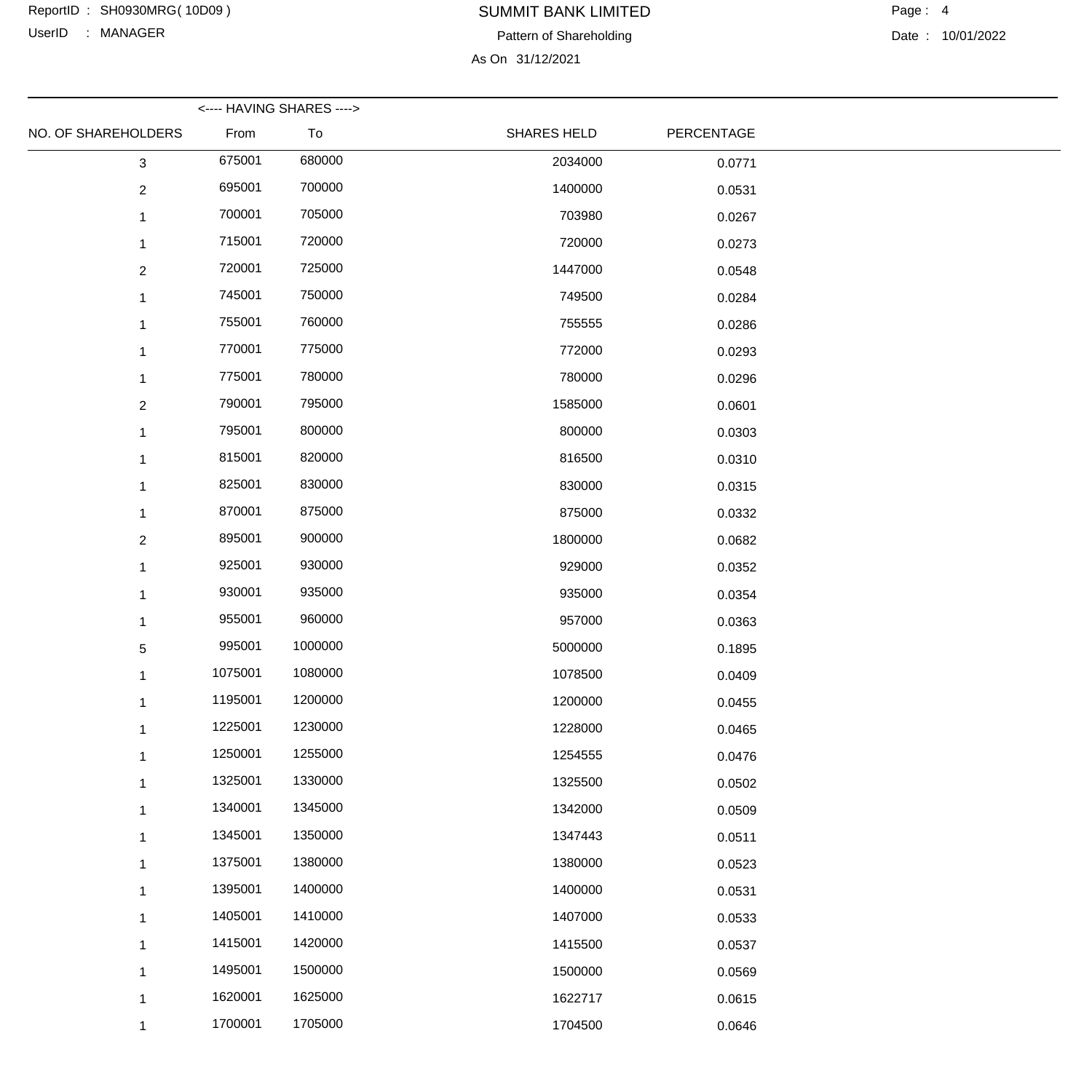UserID : MANAGER

## SUMMIT BANK LIMITED ReportID : SH0930MRG(10D09) 
BUMMIT BANK LIMITED 
Page : 5

Pattern of Shareholding

As On 31/12/2021

|                     |          | <---- HAVING SHARES ----> |                    |            |  |
|---------------------|----------|---------------------------|--------------------|------------|--|
| NO. OF SHAREHOLDERS | From     | To                        | <b>SHARES HELD</b> | PERCENTAGE |  |
| $\mathbf{1}$        | 1760001  | 1765000                   | 1764000            | 0.0669     |  |
| $\overline{2}$      | 1765001  | 1770000                   | 3538677            | 0.1341     |  |
|                     | 1785001  | 1790000                   | 1790000            | 0.0679     |  |
|                     | 1795001  | 1800000                   | 1800000            | 0.0682     |  |
| 1                   | 1800001  | 1805000                   | 1800500            | 0.0682     |  |
|                     | 1980001  | 1985000                   | 1981500            | 0.0751     |  |
| $\overline{2}$      | 1995001  | 2000000                   | 4000000            | 0.1516     |  |
| 1                   | 2040001  | 2045000                   | 2042500            | 0.0774     |  |
|                     | 2180001  | 2185000                   | 2185000            | 0.0828     |  |
|                     | 2250001  | 2255000                   | 2255000            | 0.0855     |  |
|                     | 2340001  | 2345000                   | 2341500            | 0.0888     |  |
|                     | 2415001  | 2420000                   | 2416800            | 0.0916     |  |
|                     | 2530001  | 2535000                   | 2535000            | 0.0961     |  |
|                     | 2600001  | 2605000                   | 2600500            | 0.0986     |  |
| 1                   | 2820001  | 2825000                   | 2820500            | 0.1069     |  |
| $\overline{2}$      | 2995001  | 3000000                   | 6000000            | 0.2274     |  |
|                     | 3385001  | 3390000                   | 3389500            | 0.1285     |  |
|                     | 3495001  | 3500000                   | 3500000            | 0.1327     |  |
|                     | 3865001  | 3870000                   | 3866000            | 0.1465     |  |
| $\overline{2}$      | 3995001  | 4000000                   | 8000000            | 0.3032     |  |
| 1                   | 4465001  | 4470000                   | 4465500            | 0.1693     |  |
|                     | 4510001  | 4515000                   | 4512500            | 0.1710     |  |
| 1                   | 5295001  | 5300000                   | 5300000            | 0.2009     |  |
|                     | 5560001  | 5565000                   | 5560500            | 0.2108     |  |
| 1                   | 5720001  | 5725000                   | 5723500            | 0.2170     |  |
|                     | 5840001  | 5845000                   | 5841389            | 0.2214     |  |
|                     | 5855001  | 5860000                   | 5857429            | 0.2220     |  |
|                     | 5995001  | 6000000                   | 6000000            | 0.2274     |  |
| 1                   | 7485001  | 7490000                   | 7489000            | 0.2839     |  |
| 1                   | 8255001  | 8260000                   | 8259888            | 0.3131     |  |
| 1                   | 13110001 | 13115000                  | 13115000           | 0.4971     |  |
|                     | 13550001 | 13555000                  | 13554128           | 0.5138     |  |
| 1                   | 13730001 | 13735000                  | 13735000           | 0.5206     |  |